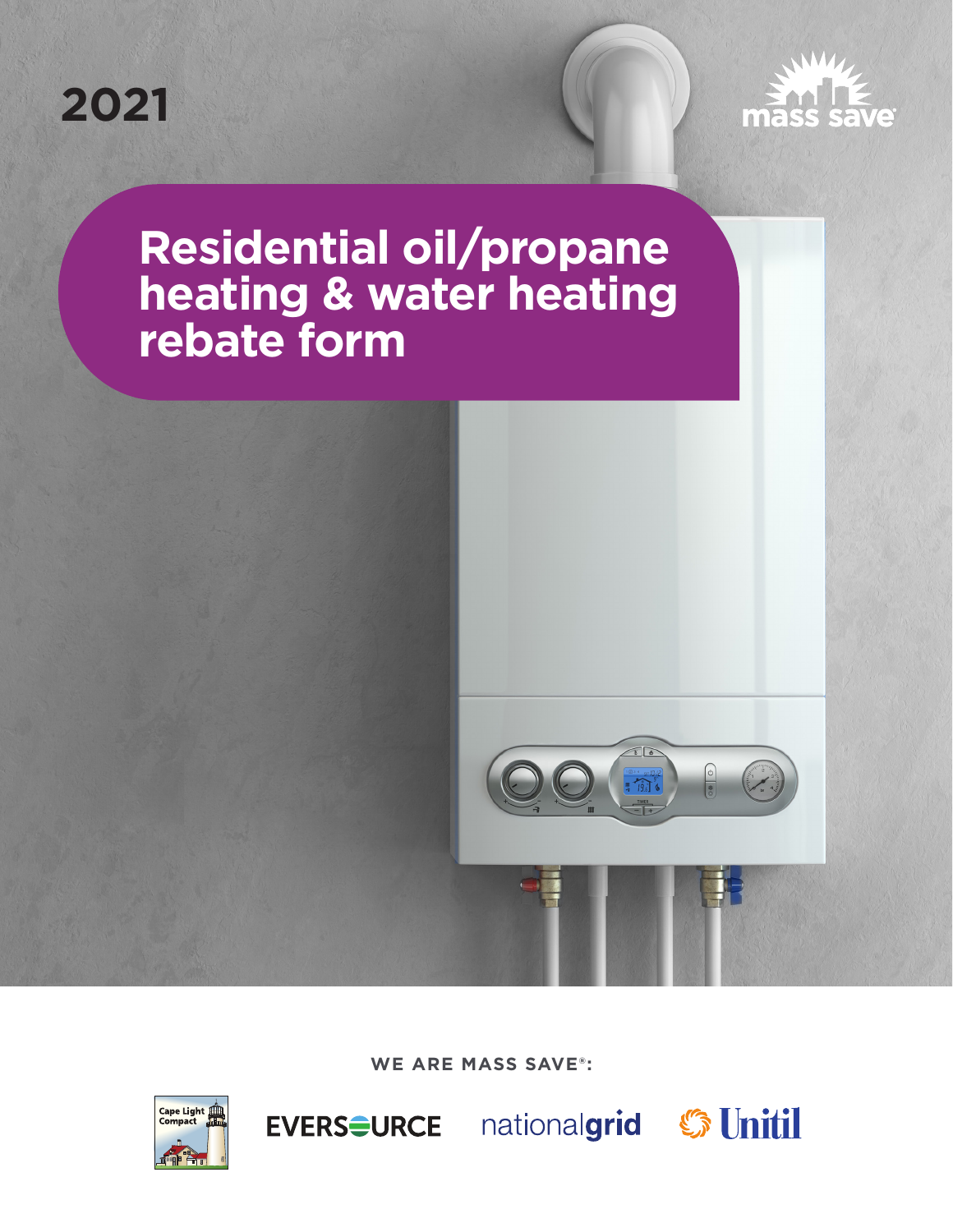# 2021 residential oil/propane heating & water heating rebates

**Save with rebates on eligible equipment installed between January 1, 2021 and December 31, 2021. Rebate not to exceed purchase price. Limit three (3) rebates per gas/electric meter.** 

#### **GET STARTED**

**1.** Contact multiple licensed contractors to get quote(s) for eligible equipment that meets or exceeds minimum efficiency requirements.

# **2. Interested in 0% financing?**

- Apply for a Mass Save® HEAT Loan prior to installing your equipment. Learn more at **[MassSave.com/HEATLoan](www.MassSave.com/HEATLoan)**
- **3.** Schedule and complete installation of eligible equipment between January 1, 2021 and December 31, 2021.
- **4**. Complete and submit your rebate form:
	- **To receive your rebate faster, submit online at MassSave.com/Rebates** 
		- **By mail, send all required documentation to: Mass Save Residential Heating & Cooling Program P.O. Box 2528, Manchester, CT 06045**

#### **HOW TO APPLY**

#### REQUIRED DOCUMENTS\*

- **1. \*Completed and signed application. 2. \*Copy of your most recent electric utility bill.**
- **3. \*Contractor's invoice including:** 
	- O \*Equipment Make, Model Numbers and Size O \*Installation Date and Address
	- O \*Total Install Cost and Proof of Payment  $\bigcirc$  Contractor Information

Note: Completed rebate application and required documentation must be submitted within 60 days of completion of work and by January 31, 2022. Rebate processing time is typically less when submitting online.

#### \*Required Fields/Documents

# **CUSTOMER INFORMATION (FILL CIRCLES COMPLETELY)**

| Please select your Residential Electric Utility or Energy Efficiency Provider:* $\bigcirc$ Cape Light Compact $\bigcirc$ Eversource $\bigcirc$ National Grid $\bigcirc$ Unitil |
|--------------------------------------------------------------------------------------------------------------------------------------------------------------------------------|
|--------------------------------------------------------------------------------------------------------------------------------------------------------------------------------|

| (Must match the residential electric account address)                                                                                                                                                                                                                                                                                                                                 |  |  |  |  |  |  |
|---------------------------------------------------------------------------------------------------------------------------------------------------------------------------------------------------------------------------------------------------------------------------------------------------------------------------------------------------------------------------------------|--|--|--|--|--|--|
|                                                                                                                                                                                                                                                                                                                                                                                       |  |  |  |  |  |  |
| Is this property primarily occupied by the owner or a renter? $\bigcirc$ Owner $\bigcirc$ Renter                                                                                                                                                                                                                                                                                      |  |  |  |  |  |  |
|                                                                                                                                                                                                                                                                                                                                                                                       |  |  |  |  |  |  |
|                                                                                                                                                                                                                                                                                                                                                                                       |  |  |  |  |  |  |
| $\mathbf{r} = \mathbf{r} \cdot \mathbf{r}$ and $\mathbf{r} = \mathbf{r} \cdot \mathbf{r}$ and $\mathbf{r} = \mathbf{r} \cdot \mathbf{r}$ and $\mathbf{r} = \mathbf{r} \cdot \mathbf{r}$ and $\mathbf{r} = \mathbf{r} \cdot \mathbf{r}$ and $\mathbf{r} = \mathbf{r} \cdot \mathbf{r}$ and $\mathbf{r} = \mathbf{r} \cdot \mathbf{r}$ and $\mathbf{r} = \mathbf{r} \cdot \mathbf{r}$ a |  |  |  |  |  |  |

| I certify that all information is correct to the best of my knowledge and that I adhere to all terms and conditions of this rebate. |  |
|-------------------------------------------------------------------------------------------------------------------------------------|--|
|-------------------------------------------------------------------------------------------------------------------------------------|--|

| <b>PAYEE FOR REBATE (IF DIFFERENT FROM ABOVE)</b>                                                                                            |  |  |  |  |  |  |
|----------------------------------------------------------------------------------------------------------------------------------------------|--|--|--|--|--|--|
|                                                                                                                                              |  |  |  |  |  |  |
|                                                                                                                                              |  |  |  |  |  |  |
|                                                                                                                                              |  |  |  |  |  |  |
| Please allow 6-8 weeks for processing. For more information, to confirm eligibility or to check the status of your rebate, call 800-232-0672 |  |  |  |  |  |  |

**Please allow 6–8 weeks for processing. For more information, to confrm eligibility or to check the status of your rebate, call 800-232-0672 or email [ask@ef.org](mailto:ask@efi.org)** 

**WE ARE MASS SAVE®:** 

EVERS<del>O</del>URCE nationalgrid SUnitil



**FOR ADDITIONAL INFORMATION, VISIT [MASSSAVE.COM/REBATES](www.MASSSAVE.COM/REBATES) OR CALL 800-232-0672.**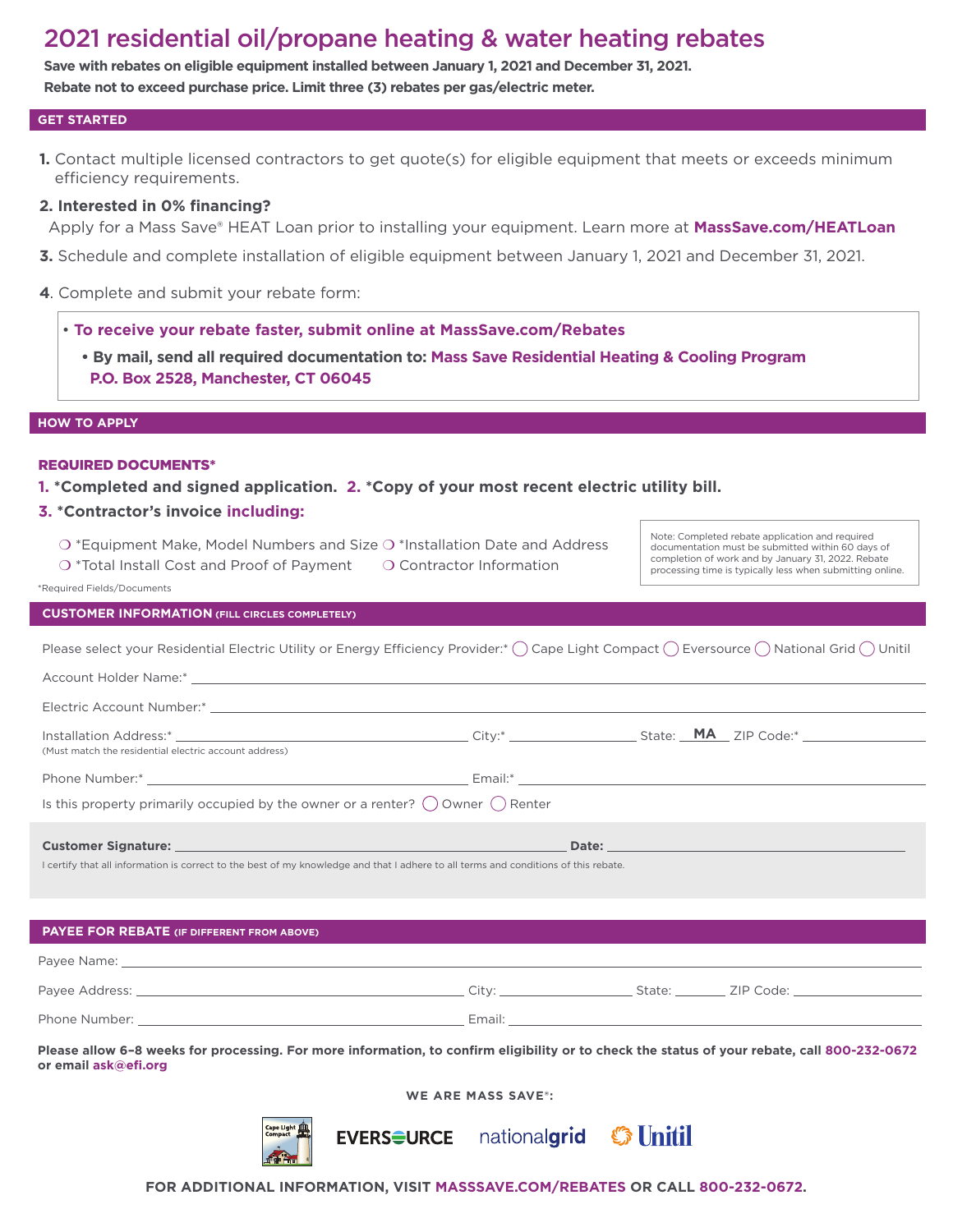

| <b>CONTRACTOR INFORMATION (ALL FIELDS ARE REQUIRED)</b>                                                            |                  |                               |                  |                                 |                     |                        |                       |  |
|--------------------------------------------------------------------------------------------------------------------|------------------|-------------------------------|------------------|---------------------------------|---------------------|------------------------|-----------------------|--|
| Please fill out; incomplete information will delay application processing.                                         |                  |                               |                  |                                 |                     |                        |                       |  |
|                                                                                                                    |                  |                               |                  |                                 |                     |                        |                       |  |
|                                                                                                                    |                  |                               |                  |                                 |                     |                        |                       |  |
| <b>HIGH-EFFICIENCY OIL OR PROPANE HEATING SYSTEM REBATE</b><br>Limit three (3) rebates per gas/electric meter.     |                  |                               |                  |                                 |                     |                        |                       |  |
| <b>EXISTING HEATING SYSTEM</b>                                                                                     |                  |                               |                  |                                 |                     |                        |                       |  |
| Type: ◯ Hot Water Boiler ◯ Warm Air Furnace<br>Fuel: $\bigcirc$ Oil $\bigcirc$ Propane $\bigcirc$ Other $\bigcirc$ |                  |                               |                  |                                 |                     |                        |                       |  |
| <b>NEW HEATING SYSTEM</b>                                                                                          |                  |                               |                  |                                 |                     |                        |                       |  |
| <b>Heating Equipment</b>                                                                                           | <b>Fuel Type</b> | <b>Minimum</b><br><b>AFUE</b> | Rebate<br>Amount | <b>Date</b><br><b>Installed</b> | <b>Manufacturer</b> | Model<br><b>Number</b> | <b>AFUE</b><br>Rating |  |

| Furnace with ECM                              | Oil     | 86% | \$650   |  |  |
|-----------------------------------------------|---------|-----|---------|--|--|
| Furnace with ECM                              | Propane | 95% | \$1,000 |  |  |
|                                               |         |     |         |  |  |
|                                               |         |     |         |  |  |
| <b>Hot Water Boiler</b>                       | Propane | 95% | \$2,300 |  |  |
| Condensing Boiler with<br>On-Demand Hot Water | Propane | 95% | \$2,000 |  |  |

# **WATER HEATING EQUIPMENT REBATE**

#### **EXISTING WATER HEATER INFORMATION**

Type:  $\bigcirc$  Freestanding Tank  $\bigcirc$  Tankless Fuel:  $\bigcirc$  Oil  $\bigcirc$  Propane

| <b>Water Heater</b>                                                                          | <b>Fuel Type</b> | <b>Minimum</b><br><b>UEF</b> | Rebate<br><b>Amount</b> | Date<br><b>Installed</b> | <b>Manufacturer</b> | <b>Model Number</b> | <b>Size</b><br>(Gallons) | <b>Total</b><br>Cost |
|----------------------------------------------------------------------------------------------|------------------|------------------------------|-------------------------|--------------------------|---------------------|---------------------|--------------------------|----------------------|
| Indirect<br>Water Heater                                                                     | Oil              | n/a                          | \$400                   |                          |                     |                     |                          |                      |
| Indirect<br>Water Heater                                                                     | Propane          | n/a                          | \$400                   |                          |                     |                     |                          |                      |
| <b>ENERGY STAR®</b><br><b>Certified Propane</b><br><b>On-Demand Tankless</b><br>Water Heater | Propane          | 0.87                         | \$800                   |                          |                     |                     |                          |                      |

New indirect water heater is connected to:

 $\bigcirc$  New heating system, AFUE rating:  $\textcolor{red}{\bigcirc}$  Existing heating system, estimated age:  $\textcolor{red}{\bigcirc}$ 

# **ENERGY-EFFICIENT THERMOSTAT REBATES Limit four (4) rebates per service address.**

# **NEW THERMOSTAT INFORMATION**

| <b>Measure Description</b>                               | Date Installed | <b>Manufacturer</b> | <b>Model Number</b> | Installed/<br>Purchase Cost | <b>QTY</b> | <b>Rebate</b><br><b>Amount</b> | <b>Total Rebate</b> |
|----------------------------------------------------------|----------------|---------------------|---------------------|-----------------------------|------------|--------------------------------|---------------------|
| Programmable<br>Thermostat                               |                |                     |                     |                             |            | \$25                           |                     |
| <b>ENERGY STAR® Certified</b><br><b>Smart Thermostat</b> |                |                     |                     |                             |            | \$100                          |                     |

Visit **[MassSave.com/Thermostats](www.MassSave.com/Thermostats)** for the most current list of qualifying thermostat manufacturers.